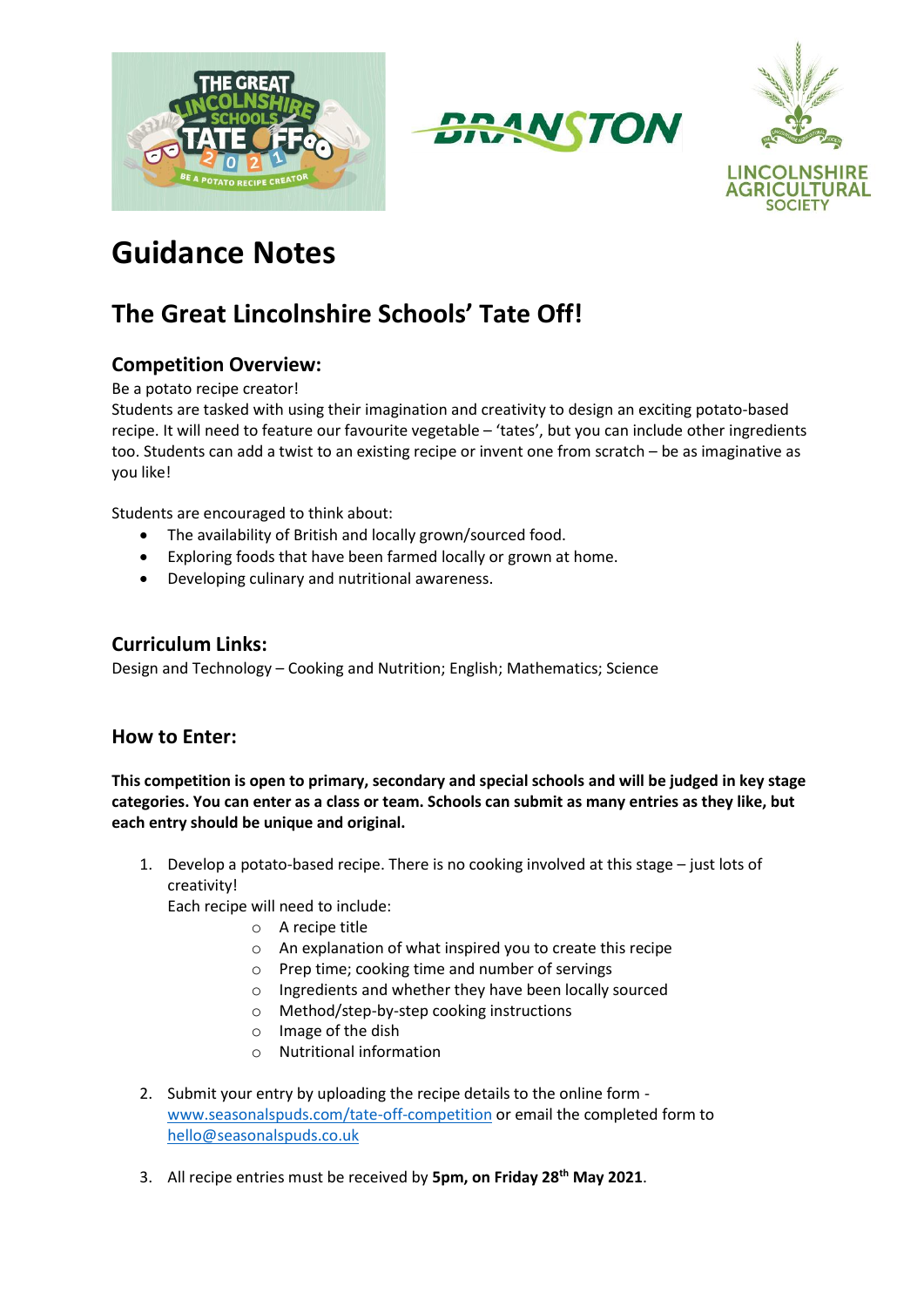





#### **Judging Process:**

The judging will be split into three stages:

- 1. **Longlisting** A judging panel will shortlist the recipes.
- 2. **Shortlisting** The general public will vote to shortlist their favourite recipes for inclusion in the recipe e-book via social media.
- 3. **Final Stage** Each category will be judged by a renowned Lincolnshire chef.

The chefs will judge the recipes by the following:

- o Creativity
- o Design and presentation
- o Health and nutritional benefits
- o Use of locally sourced ingredients

**The shortlisted recipes will feature in a special recipe e-book, which will be available as a free download from the Seasonal Spuds website and the Lincolnshire Showground website.** 

**The winner from each category will get the chance to take part in a virtual cooking session with the chef who will reproduce their winning potato-based dish, as well as being awarded special prizes for each member of the team. Certificate of achievement will be given to all those involved.** 

#### **Useful Links:**

Branston:<https://www.branston.com/>

Seasonal Spuds Competition Guidance: [www.seasonalspuds.com/tate-off-competition](http://www.seasonalspuds.com/tate-off-competition)

Seasonal Spuds:<https://www.seasonalspuds.com/recipes>

Cook Your Own Potatoes:<https://www.cookyourownpotatoes.org.uk/>

Grow Your Own Potatoes[: https://www.growyourownpotatoes.org.uk/](https://www.growyourownpotatoes.org.uk/)

Love Potatoes[: https://www.lovepotatoes.co.uk/](https://www.lovepotatoes.co.uk/)

Food for Life:<https://www.foodforlife.org.uk/schools/what-can-you-do/get-cooking>

School Food Matters: [https://www.schoolfoodmatters.org/why-school-food-matters/why-cooking](https://www.schoolfoodmatters.org/why-school-food-matters/why-cooking-schools)[schools](https://www.schoolfoodmatters.org/why-school-food-matters/why-cooking-schools)